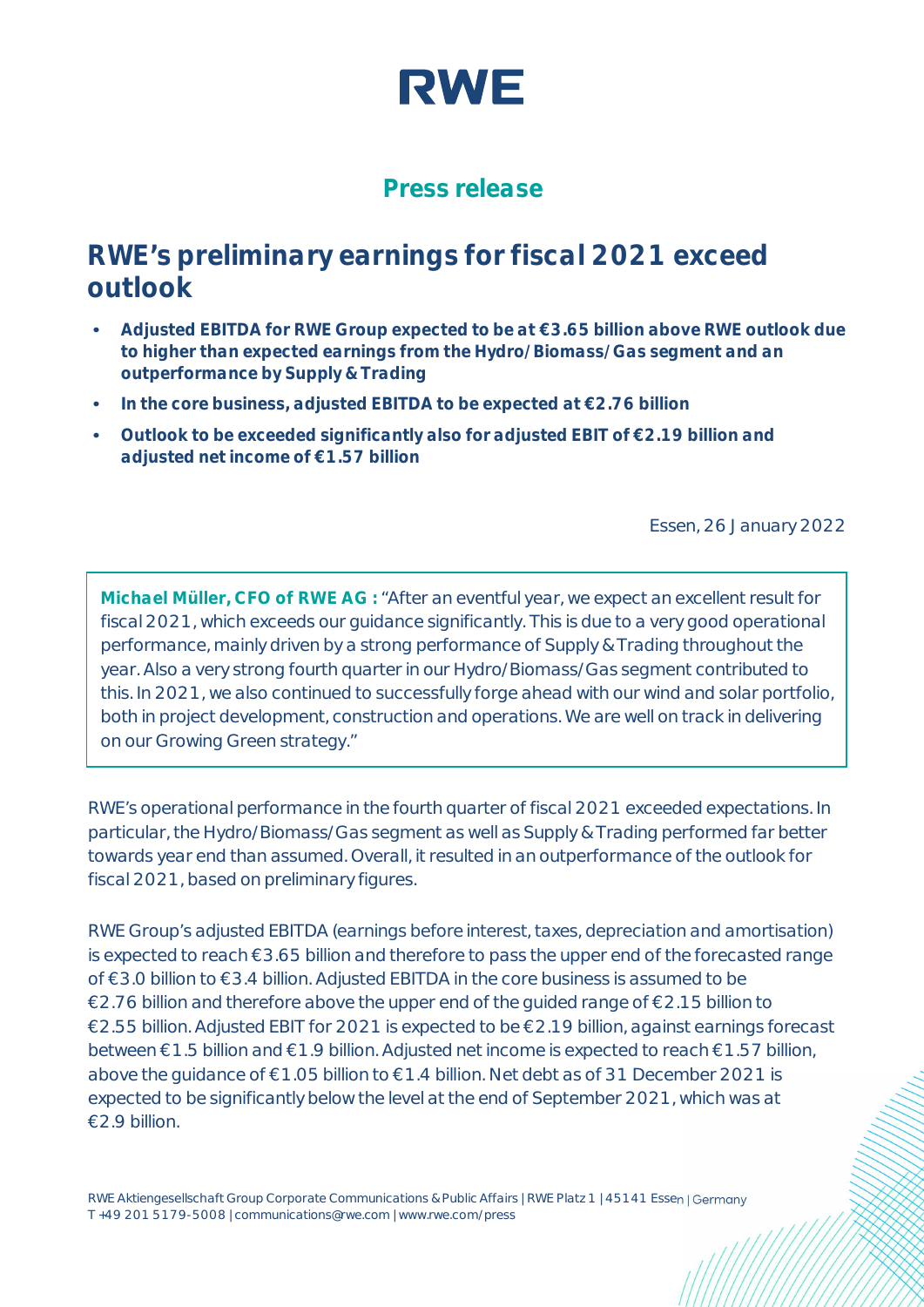

In view of the expected strong results, Michael Müller commented on the planned dividend: "We confirm our dividend target of €0.90 per share for fiscal 2021 and we will propose this to our Annual General Meeting on 28 April 2022, which will be held virtually."

**Performance in the core business per segment (preliminary earnings)**

**Offshore Wind**: Adjusted EBITDA to be at €1,110 million and with this slightly above previous year. Mainly portfolio effects in the UK from the full consolidation of the offshore wind farm Rampion and the commissioning phase of the Triton Knoll wind farm overcompensated yearon-year weaker wind conditions.

**Onshore Wind/Solar**: Adjusted EBITDA expected to just top the upper end of guidance and to be at €258 million. Year-on-year earnings are lower, primarily impacted by the negative effect from the unprecedented Texas cold snap in February 2021, which reduced earnings by approximately €400 million.

**Hydro/Biomass/Gas:** Adjusted EBITDA to increase to €731 million, thanks to a very good performance at the end of 2021, mainly on the back of a strong day-to-day optimisation of the power plant dispatch.

**Supply & Trading:** To record an adjusted EBITDA at €769 million, due to an excellent performance in the trading business in particular in the first half of 2021.

On top of RWE's core business, adjusted EBITDA from **Coal/Nuclear** expected to be at €889 million. The year-on-year increase in earnings is due to realised higher generation margins. Earnings are within the guided range.

All figures are preliminary. Final figures for fiscal 2021 will be released as planned on 15 March 2022.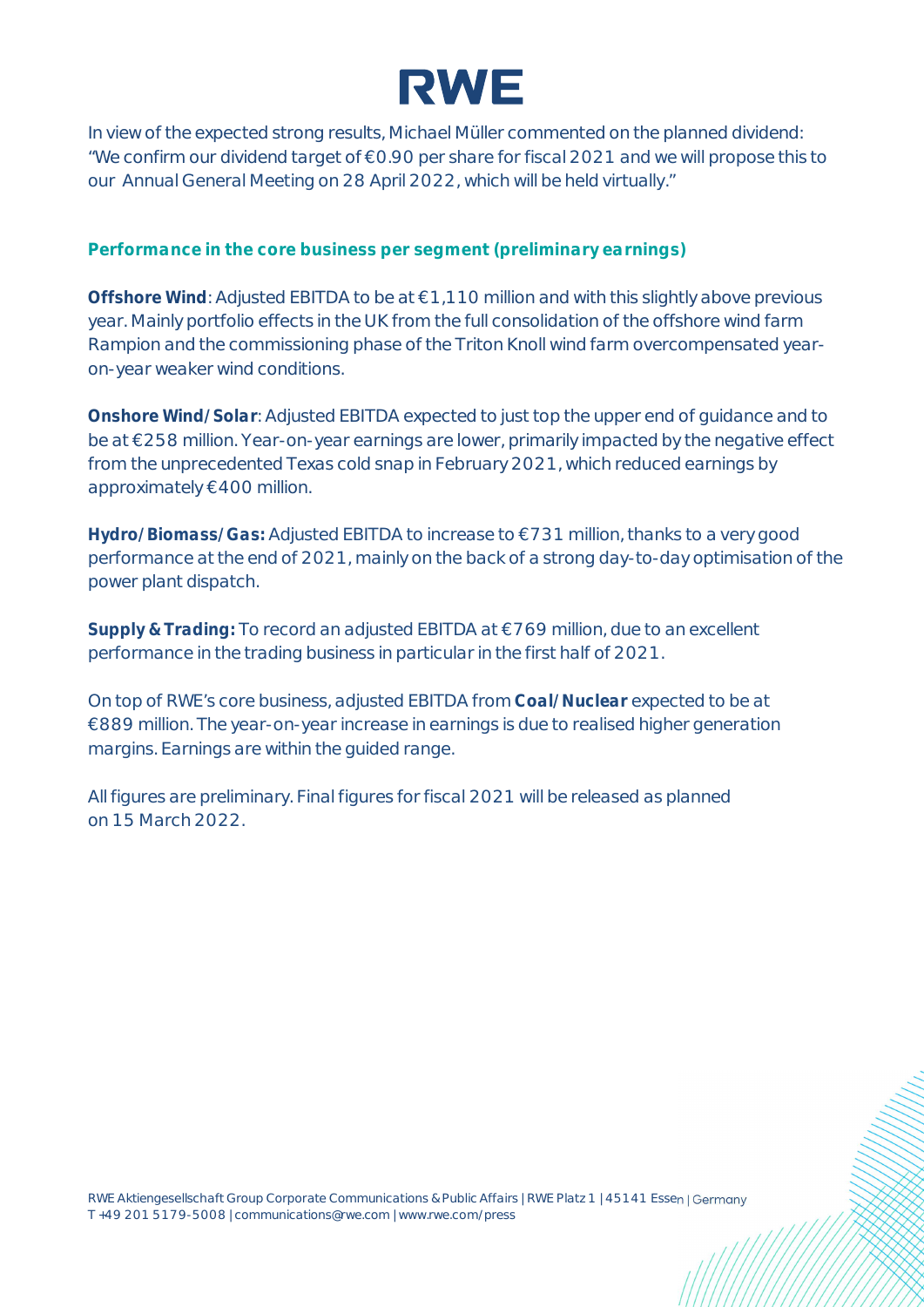

### **Overview of selected key figures (preliminary earnings)**

| $\epsilon$ million                   | Actuals 2021 | Outlook 2021<br>(July 2021)   | Actuals 2020* |
|--------------------------------------|--------------|-------------------------------|---------------|
| Adjusted EBITDA Offshore Wind        | 1,110        | $1.050 - 1.250$               | 1,069         |
| Adjusted EBITDA Onshore Wind/Solar   | 258          | $50 - 250$                    | 523           |
| Adjusted EBITDA Hydro/Biomass/Gas    | 731          | $500 - 600$                   | 621           |
| Adjusted EBITDA Supply & Trading     | 769          | Significantly<br>350<br>above | 539           |
| <b>Adjusted EBITDA Core Business</b> | 2,761        | $2.150 - 2.550$               | 2,727         |
| Adjusted EBITDA Coal/Nuclear         | 889          | $800 - 900$                   | 559           |
| <b>Adjusted EBITDA Group</b>         | 3,650        | $3,000 - 3,400$               | 3,286         |
| <b>Adjusted EBIT</b>                 | 2,185        | $1,500 - 1,900$               | 1,823         |
| Adjusted net income                  | 1,569        | $1.050 - 1.400$               | 1.257         |

*\*Some prior-year figures restated due to a change in the recognition of renewable energy tax benefits in the USA.*

For enquiries: Stephanie Schunck RWE AG Director of Group Corporate Communications & Public Affairs T +49 (0) 201 5179-5177 M +49 (0) 162 26 555 88 [stephanie.schunck@rwe.com](mailto:stephanie.schunck@rwe.com)

Vera Bücker RWE AG Head of Media Relations International & Finance T +49 (0) 201 5179-5112 M +49 (0) 162 251 73 29 [vera.buecker@rwe.com](mailto:vera.buecker@rwe.com)

#### **RWE**

RWE is leading the way to a green energy world. With an extensive investment and growth strategy, the company will expand its powerful, green generation capacity to 50 gigawatts internationally by 2030. RWE is investing €50 billion gross for this purpose in this decade. The portfolio is based on offshore and onshore wind, solar, hydrogen, batteries, biomass and gas. RWE Supply & Trading provides tailored energy solutions for large customers. RWE has locations in the attractive markets of Europe, North America and the Asia-Pacific region. The company is responsibly phasing out nuclear energy and coal. Governmentmandated phaseout roadmaps have been defined for both of these energy sources. RWE employs around 19,000 people worldwide and has a clear target: to get to net zero by 2040. On its way there, the company has set itself ambitious targets for all activities that cause greenhouse gas emissions. The Science Based Targets initiative has confirmed that these emission reduction targets are in line with the Paris Agreement. Very much in the spirit of the company's purpose: Our energy for a sustainable life.

#### *Forward-looking statements*

*This press release contains forward-looking statements. These statements reflect the current views, expectations and assumptions of management, and are based on information currently available to management. Forward-looking statements do not guarantee the occurrence of future results and developments and are subject to known and unknown risks and uncertainties. Actual future results and developments may deviate materially from the expectations and assumptions expressed in this document due to various factors. These factors primarily include changes in the general economic and competitive environment. Furthermore, developments on financial markets and changes in currency exchange rates as well as changes in national and international laws, in particular in respect of fiscal regulation, and other factors influence the company's future results and developments. Neither the company nor any of its affiliates undertakes to update the statements contained in this press release.*

RWE Aktiengesellschaft Group Corporate Communications & Public Affairs | RWE Platz 1 | 45141 Essen | Germany T +49 201 5179-5008 | communications@rwe.com | www.rwe.com/press